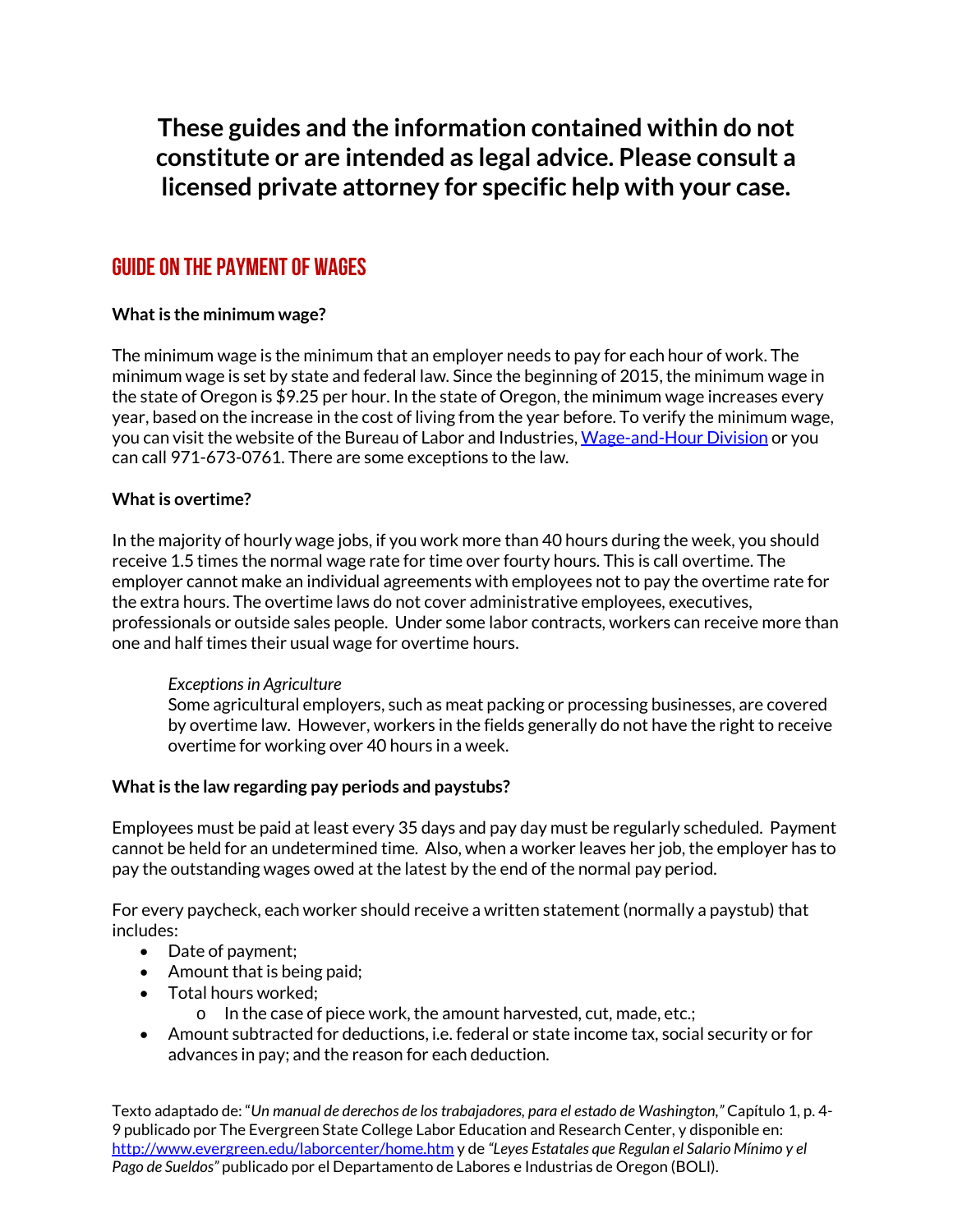The statement should identify the worker, including their name, address and telephone number.

# **HOW MUCH SHOULD THEY PAY ME FOR MY WORK?**

## **What is the minimum wage?**

The minimum wage is the minimum amount per hour that an employer can pay under the law. Since January 2015, the minimum wage in the State of Oregon is \$9.25 for every hour of work. The minimum wage in the State of Oregon covers the majority of workers, including in agricultural work.

Workers should be paid the minimum wage for "all hours worked." The hours worked include:

- Time the worker spent waiting before work if the employer has asked the worker to wait;
- Time waiting to receive boxes or to carry or weigh a product or material;
- Time waiting for vehicles or equipment to arrive;
- Time waiting for a business to be opened or closed;
- Preparation time;
- Time attending required meetings; and
- Training time.

In general, workers should be paid for time that they are being transported from one place to another after the work day has begun. All the time listed above should be recorded and paid by the employer. If an employer says that they don't have to pay you the minimum wage, you can report it to or file a complaint with **BOLI**, Wage-and-Hour Division or call an attorney.

Please be aware that the minimum wage is counted by pay period, not necessarily by day. That means that if a worker earns less than the minimum wage some days and earns more other days, that would be legal, as long as at the end of the pay period the worker receives at least the minimum wage for the total hours worked.

#### **Are there exceptions to the minimum wage for agricultural workers?**

Yes, there are. An employer is not obligated to pay the minimum wage if they meet ALL the following conditions:

- The worker must be employed to harvest by hand,
- The work must be paid by the piece for work that is traditionally paid on a piece-rate basis,
- The worker must reside permanently near the farm and commute daily from her home to the farm
- The worker must have been employed in agriculture for at least 13 weeks during the last calendar year.

For example, an adult or teenager who works picking by hand at least 13 weeks a year in the harvest season, but who does not usually work in agriculture at other times of the year, does not have the right to receive minimum wage.

Texto adaptado de: "*Un manual de derechos de los trabajadores, para el estado de Washington,"* Capítulo 1, p. 4- 9 publicado por The Evergreen State College Labor Education and Research Center, y disponible en: <http://www.evergreen.edu/laborcenter/home.htm> y de *"Leyes Estatales que Regulan el Salario Mínimo y el Pago de Sueldos"* publicado por el Departamento de Labores e Industrias de Oregon (BOLI).